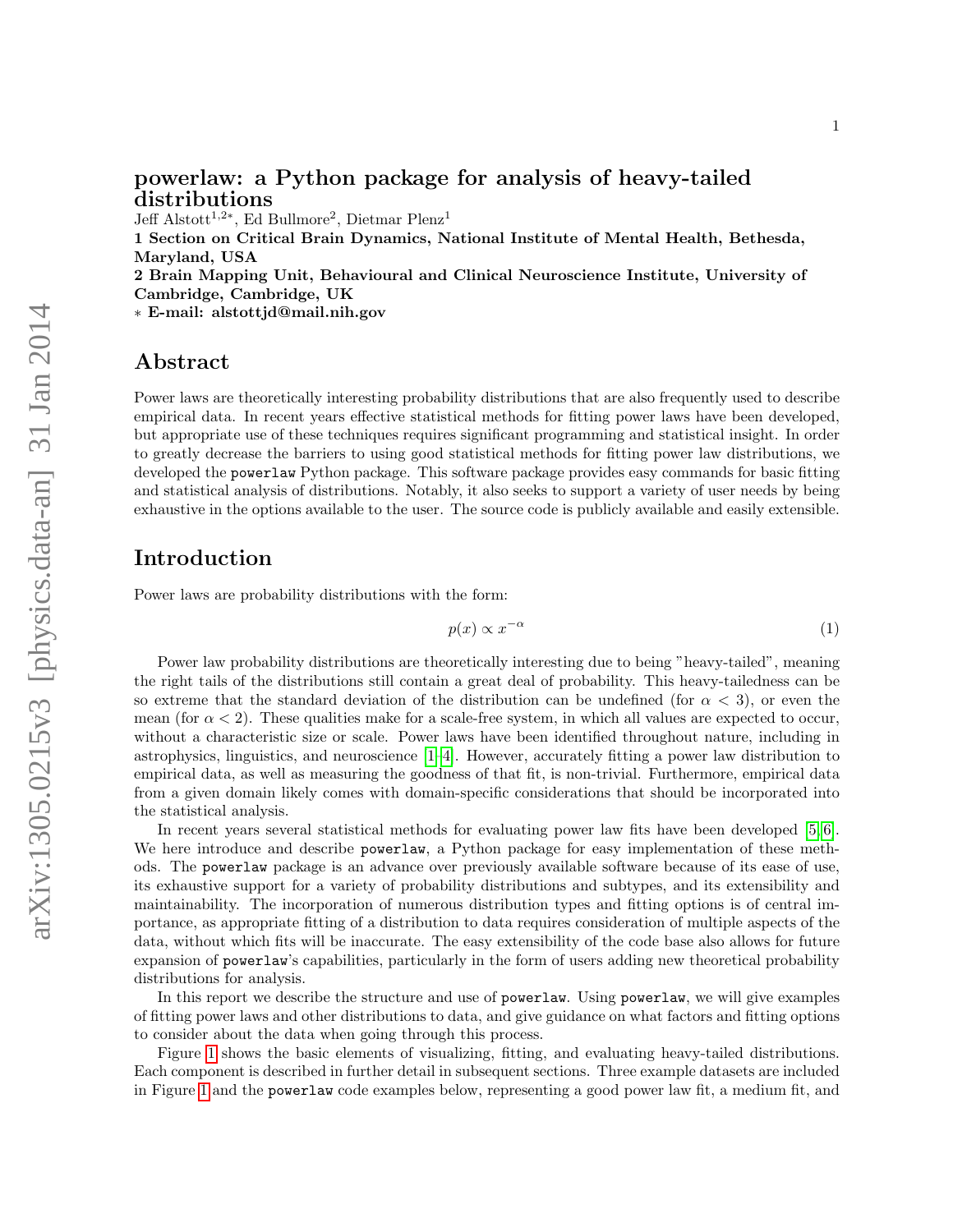<span id="page-1-0"></span>

Figure 1. Basic steps of analysis for heavy-tailed distributions: visualizing, fitting, and comparing. Example data for power law fitting are a good fit (left column), medium fit (middle column) and poor fit (right column). Data and methods described in text. a) Visualizing data with probability density functions. A typical histogram on linear axes (insets) is not helpful for visualizing heavy-tailed distributions. On log-log axes, using logarithmically spaced bins is necessary to accurately represent data (blue line). Linearly spaced bins (red line) obscure the tail of the distribution (see text). b) Fitting to the tail of the distribution. The best fit power law may only cover a portion of the distribution's tail. Dotted green line: power law fit starting at  $x_{min}=1$ . Dashed green line: power law fit starting from the optimal  $x_{min}$  (see Basic Methods: Identifying the Scaling Range). c) Comparing the goodness of fit. Once the best fit to a power law is established, comparison to other possible distributions is necessary. Dashed green line: power law fit starting from the optimal  $x_{min}$ . Dashed red line: exponential fit starting from the same  $x_{min}$ .

a poor fit, respectively. The first, best fitting dataset is perhaps the best known and solid of all power law distributions: the frequency of word usage in the English language [\[2\]](#page-16-4). The specific data used is the frequency of word usage in Herman Melville's novel "Moby Dick" [\[7\]](#page-16-5). The second, moderately fitting dataset is the number of connections each neuron has in the nematode worm C. elegans  $[8, 9]$  $[8, 9]$ . The last, poorly fitting data is the number of people in the United States affected by electricity blackouts between 1984 and 2002 [\[7\]](#page-16-5).

Figure [1A](#page-1-0) shows probability density functions of the three example datasets. Figure [1B](#page-1-0) shows how only a portion of the distribution's tail may follow a power law. Figure [1C](#page-1-0) shows how the goodness of the power law fit should be compared to other possible distributions, which may describe the data just as well or better.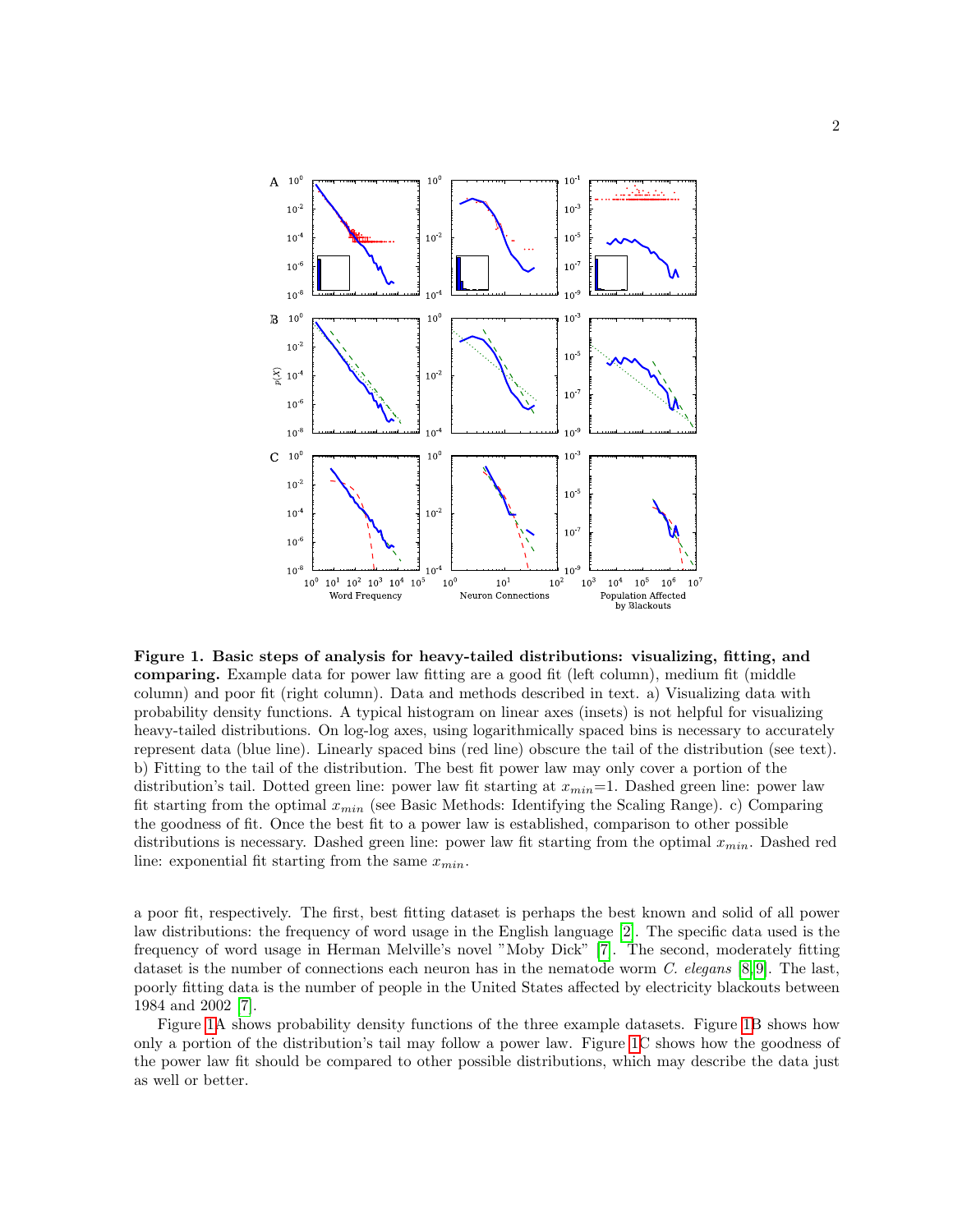The powerlaw package will perform all of these steps automatically. Below is an example of basic usage of powerlaw, with explanation following. Using the populations affected by blackouts:

```
> import powerlaw
> fit = powerlaw.Fit(data)
Calculating best minimal value for power law fit
> fit.power_law.alpha
  2.273
> fit.power_law.sigma
  0.167
> fit.distribution_compare('power_law', 'exponential')
  (12.755, 0.152)
```
An IPython Notebook and raw Python file of all examples is included in Supporting Information.

The design of powerlaw includes object-oriented and functional elements, both of which are available to the user. The object-oriented approach requires the fewest lines of code to use, and is shown here. The powerlaw package is organized around two types of objects, Fit and Distribution. The Fit object (fit above) is a wrapper around a dataset that creates a collection of Distribution objects fitted to that dataset. A Distribution object is a maximum likelihood fit to a specific distribution. In the above example, a power law Distribution has been created automatically (power\_law), with the fitted  $\alpha$  parameter alpha and its standard error sigma. The Fit object is what the user mostly interacts with.

# Basic Methods

## Visualization

The powerlaw package supports easy plotting of the probability density function (PDF), the cumulative distribution function (CDF;  $p(X \leq x)$ ) and the complementary cumulative distribution function (CCDF;  $p(X \geq x)$ , also known as the survival function). The calculations are done with the functions pdf, cdf, and ccdf, while plotting commands are plot\_pdf, plot\_cdf, and plot\_ccdf. Plotting is performed with matplotlib (see Dependencies, below), and powerlaw's commands accept matplotlib keyword arguments. Figure [1A](#page-1-0) visualizes PDFs of the example data.

```
> powerlaw.plot_pdf(data, color='b')
```
PDFs require binning of the data, and when presenting a PDF on logarithmic axes the bins should have logarithmic spacing (exponentially increasing widths). Although linear bins maintain a high resolution over the entire value range, the greatly reduced probability of observing large values in the distributions prevents a reliable estimation of their probability of occurrence. This is compensated for by using logarithmic bins, which increases the likelihood of observing a range of values in the tail of the distribution and normalizing appropriately for that increase in bin width. Logarithmic binning is powerlaw's default behavior, but linearly spaced bins can also be dictated with the linear\_bins=True option. Figure [1A](#page-1-0) shows how the choice of logarithmic over linear bins can greatly improve the visualization of the distribution of the data. The blackouts data shows a particularly severe example, in which the sparsity of the data leads individual linear bins to have very few data points, including empty bins. The larger logarithmic bins incorporate these empty regions of the data to create a more useful visualization of the distribution's behavior.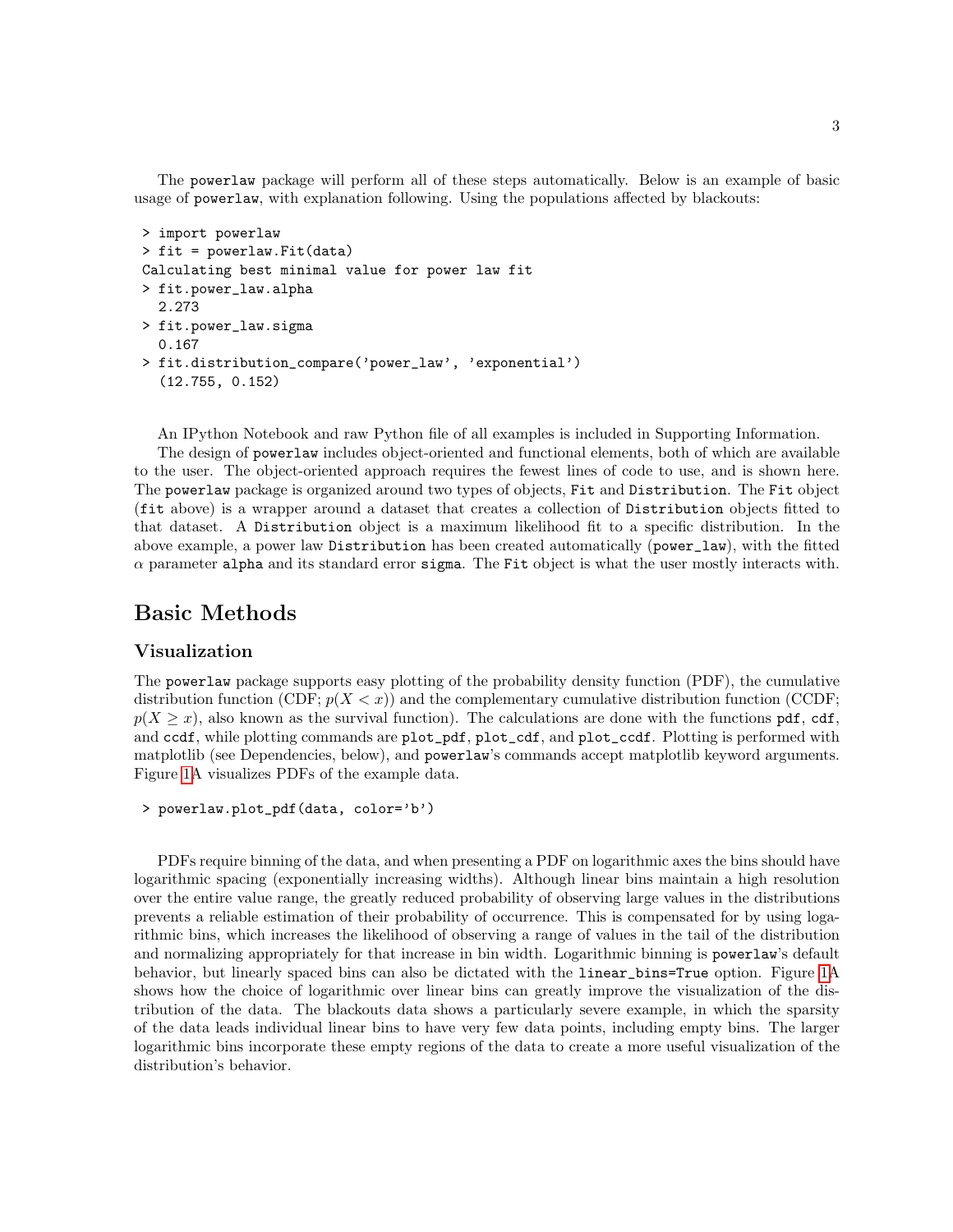#### > powerlaw.plot\_pdf(data, linear\_bins=True, color='r')

As CDFs and CCDFs do not require binning considerations, CCDFs are frequently preferred for visualizing a heavy-tailed distribution. However, if the probability distribution has peaks in the tail this will be more obvious when visualized as a PDF than as a CDF or CCDF. PDFs and CDF/CCDFs also have different behavior if there is an upper bound on the distribution (see Identifying the Scaling Range, below).

Individual Fit objects also include functions for pdf, plot\_pdf, and their CDF and CCDF versions. The theoretical PDF, CDF, and CCDFs of the constituent Distribution objects inside the Fit can also be plotted. These are useful for visualizing just the portion of the data using for fitting to the distribution (described below). To send multiple plots to the same figure, pass the matplotlib axes object with the keyword ax. Figure [2](#page-3-0) shows the CCDF and PDF of the neuron connections dataset and its power law fit. Note that a CCDF scales at  $\alpha - 1$ , hence the shallower appearance.

```
> fig2 = fit.plot_pdf(color='b', linewidth=2)
> fit.power_law.plot_pdf(color='b', linestyle='--', ax=fig2)
> fit.plot_ccdf(color='r', linewidth=2, ax=fig2)
> fit.power_law.plot_ccdf(color='r', linestyle='--', ax=fig2)
```


Figure 2. Probability density function  $(p(X),$  blue) and complementary cumulative distribution function  $(p(X \geq x), \text{ red})$  of word frequencies from "Moby Dick".

PDF, CDF, and CCDF information are also available outside of plotting. Fit objects return the probabilities of the fitted data and either the sorted data (cdf) or the bin edges (pdf). Distribution objects return just the probabilities of the data given. If no data is given, all the fitted data is used.

```
> x, y = \text{fitcdf}()> bin_edges, probability = fit.pdf()
> y = fit.lognormal.cdf(data=[300, 350])
> y = fit.lognormal.pdf()
```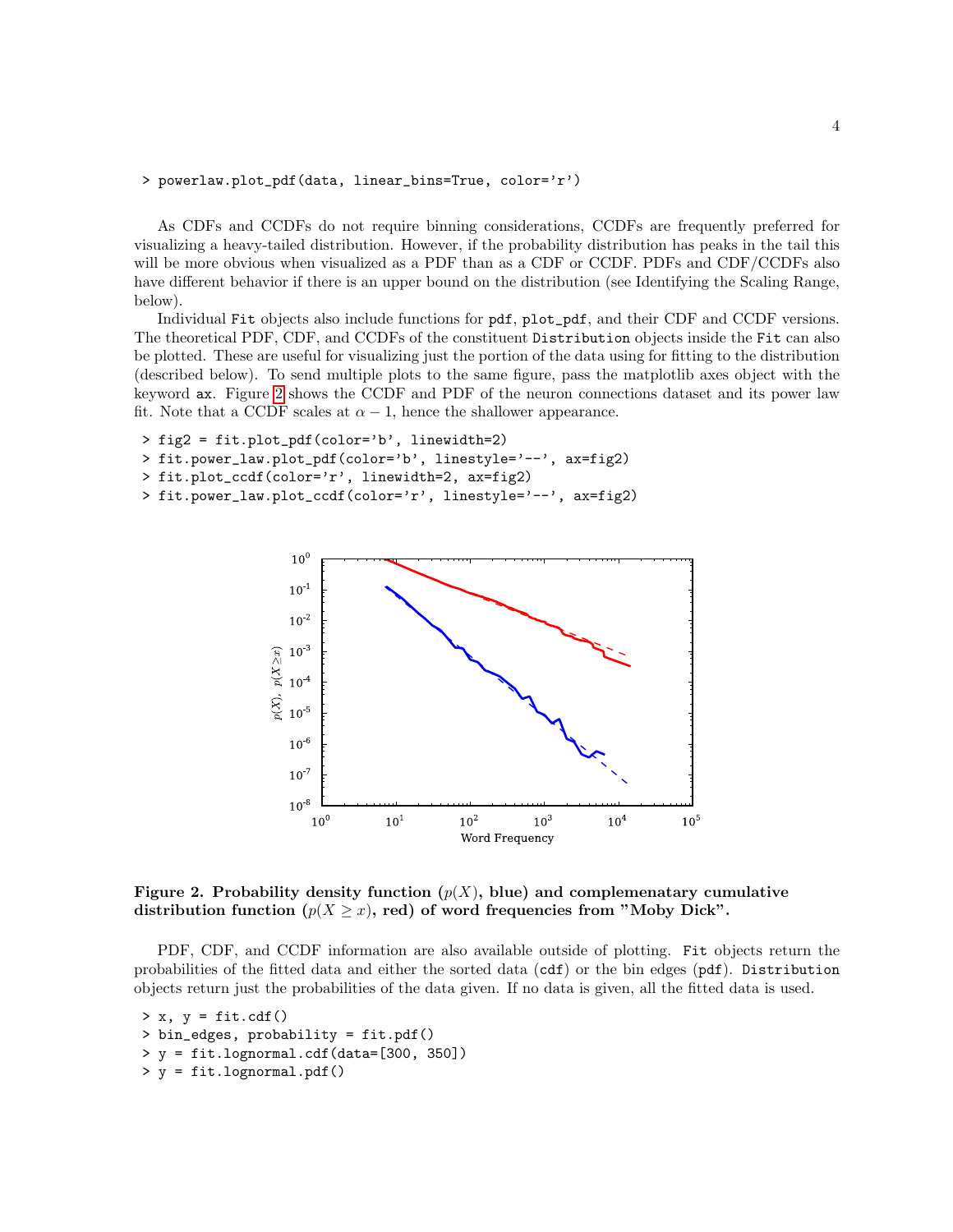#### Identifying the Scaling Range

The first step of fitting a power law is to determine what portion of the data to fit. A heavy-tailed distribution's interesting feature is the tail and its properties, so if the initial, small values of the data do not follow a power law distribution the user may opt to disregard them. The question is from what minimal value  $x_{min}$  the scaling relationship of the power law begins. The methods of [\[5\]](#page-16-2) find this optimal value of  $x_{min}$  by creating a power law fit starting from each unique value in the dataset, then selecting the one that results in the minimal Kolmogorov-Smirnov distance, D, between the data and the fit. If the user does not provide a value for  $x_{min}$ , powerlaw calculates the optimal value when the Fit object is first created.

As power laws are undefined for  $x = 0$ , there must be some minimum value. Thus, even if a given dataset brings with it domain-specific reasoning that the data must follow a power law across its whole range, the user must still dictate an  $x_{min}$ . This could be a theoretical minimum, a noise threshold, or the minimum value observed in the data. Figure [1B](#page-1-0) visualizes the difference in fit between assigning  $x_{min} = 1$  and finding the optimal  $x_{min}$  by minimizing D. The following powerlaw example uses the blackout data:

```
> fit = powerlaw.Fit(data)
Calculating best minimal value for power law fit
> fit.xmin
  230.000
> fit.fixed_xmin
  False
> fit.power_law.alpha
  2.273
> fit.power_law.D
  0.061
> fit = powerlaw.Fit(data, xmin=1.0)
> fit.xmin
  1.0
> fit.fixed_xmin
  True
> fit.power_law.alpha
  1.220
> fit.power_law.D
  0.376
```
The search for the optimal  $x_{min}$  can also be restricted to a range, given as a tuple or list:

```
> fit = powerlaw.Fit(data, xmin=(250.0, 300.0))
Calculating best minimal value for power law fit
> fit.fixed_xmin
  False
> fit.given_xmin
  (250.000, 300.000)
> fit.xmin
  272.0
```
In some domains there may also be an expectation that the distribution will have a precise upper bound,  $x_{max}$ . An upper limit could be due a theoretical limit beyond which the data simply cannot go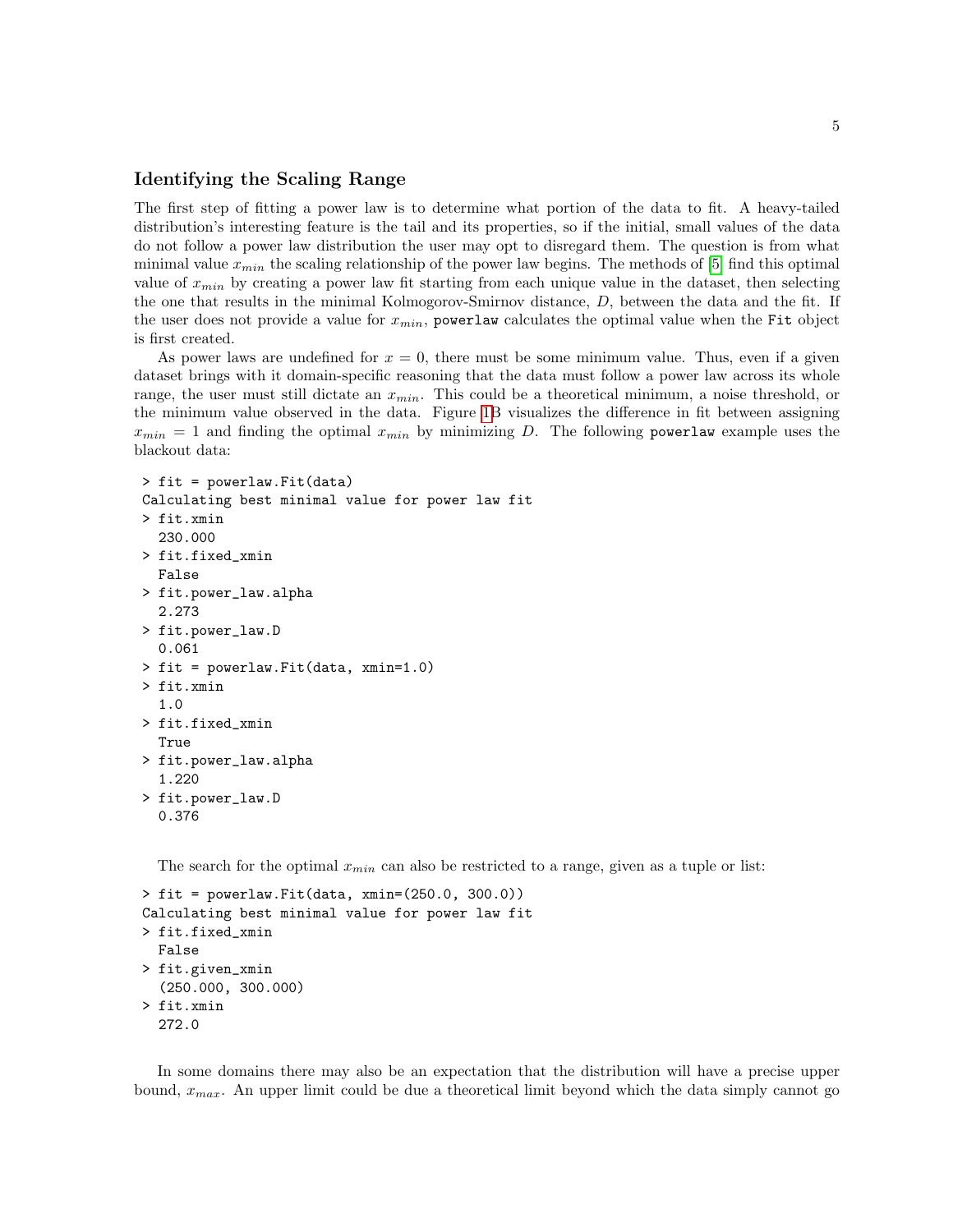(ex. in astrophysics, a distribution of speeds could have an upper bound at the speed of light). An upper limit could also be due to finite-size scaling, in which the observed data comes from a small subsection of a larger system. The finite size of the observation window would mean that individual data points could be no larger than the window,  $x_{max}$ , though the greater system would have larger, unobserved data (ex. in neuroscience, recording from a patch of cortex vs the whole brain). Finite-size effects can be tested by experimentally varying the size of the observation window (and  $x_{max}$ ) and determining if the data still follows a power law with the new  $x_{max}$  [\[3,](#page-16-8) [4\]](#page-16-1). The presence of an upper bound relies on the nature of the data and the context in which it was collected, and so can only be dictated by the user. Any data above  $x_{max}$  is ignored for fitting.

```
> fit = powerlaw.Fit(data, xmax=10000.0)
Calculating best minimal value for power law fit
> fit.xmax
  10000.0
> fit.fixed_xmax
  True
```
For calculating or plotting CDFs, CCDFs, and PDFs, by default Fit objects only use data above  $x_{min}$ and below  $x_{max}$  (if present). The Fit object's plotting commands can plot all the data originally given to it with the keyword original\_data=True. The constituent Distribution objects are only defined within the range of  $x_{min}$  and  $x_{max}$ , but can plot any subset of that range by passing specific data with the keyword data.

<span id="page-5-0"></span>When using an  $x_{max}$ , a power law's CDF and CCDF do not appear in a straight line on a log-log plot, but bend down as the  $x_{max}$  is approached (Figure [3\)](#page-5-0). The PDF, in contrast, appears straight all way to  $x_{max}$ . Because of this difference PDFs are preferrable when visualing data with an  $x_{max}$ , so as to not obscure the scaling.



Figure 3. Complemenatary cumulative distribution functions of the empirical word frequency data and fitted power law distribution, with and without an upper limit  $x_{max}$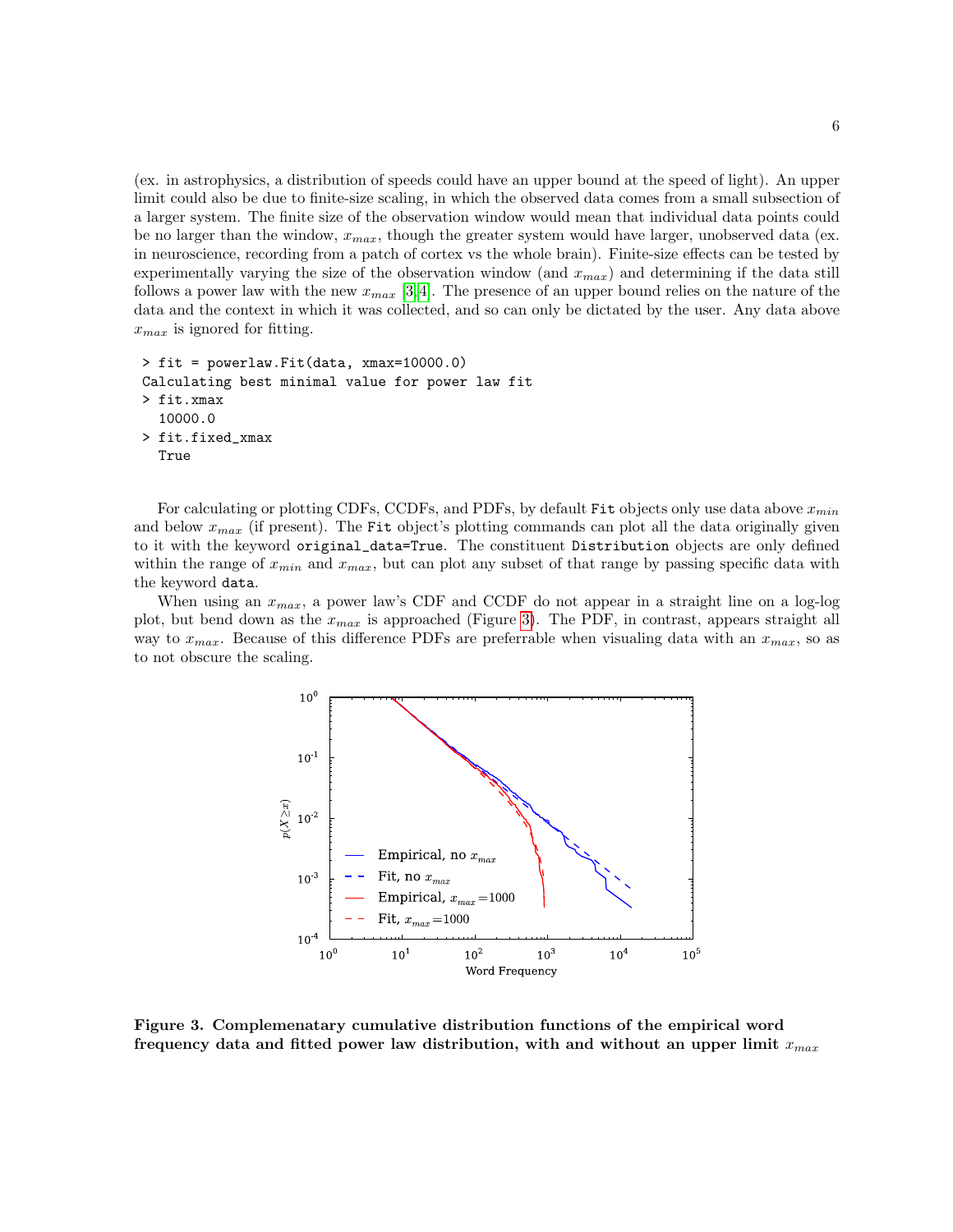## Continuous vs. Discrete Data

Datasets are treated as continuous by default, and thus fit to continuous forms of power laws and other distributions. Many data are discrete, however. Discrete versions of probability distributions cannot be accurately fitted with continuous versions [\[5\]](#page-16-2). Discrete (integer) distributions, with proper normalizing, can be dictated at initialization:

```
> fit = powerlaw.Fit(data, xmin=230.0)
> fit.discrete
  False
> fit = powerlaw.Fit(data, xmin=230.0, discrete=True)
> fit.discrete
  True
```
Discrete forms of probability distributions are frequently more difficult to calculate than continuous forms, and so certain computations may be slower. However, there are faster estimations for some of these calculations. Such opportunities to estimate discrete probability distributions for a computational speed up are described in later sections.

# Comparing Candidate Distributions

From the created Fit object the user can readily access all the statistical analyses necessary for evaluation of a heavy-tailed distribution. Within the Fit object are individual Distribution objects for different possible distributions. Each Distribution has the best fit parameters for that distribution (calculated when called), accessible both by the parameter's name or the more generic "parameter1". Using the blackout data:

```
> fit.power_law
  <powerlaw.Power_Law at 0x301b7d0>
> fit.power_law.alpha
  2.273
> fit.power_law.parameter1
  2.273
> fit.power_law.parameter1_name
> fit.lognormal.mu
  0.154
> fit.lognormal.parameter1_name
  'mu'
> fit.lognormal.parameter2_name
  'sigma'
> fit.lognormal.parameter3_name == None
  True
```
The goodness of fit of these distributions must be evaluated before concluding that a power law is a good description of the data. The goodness of fit for each distribution can be considered individually or by comparison to the fit of other distributions (respectively, using bootstrapping and the Kolmogorov-Smirnov test to generate a p-value for an individual fit vs. using loglikelihood ratios to identify which of two fits is better) [\[5\]](#page-16-2). There are several reasons, both practical and philosophical, to focus on the latter, comparative tests.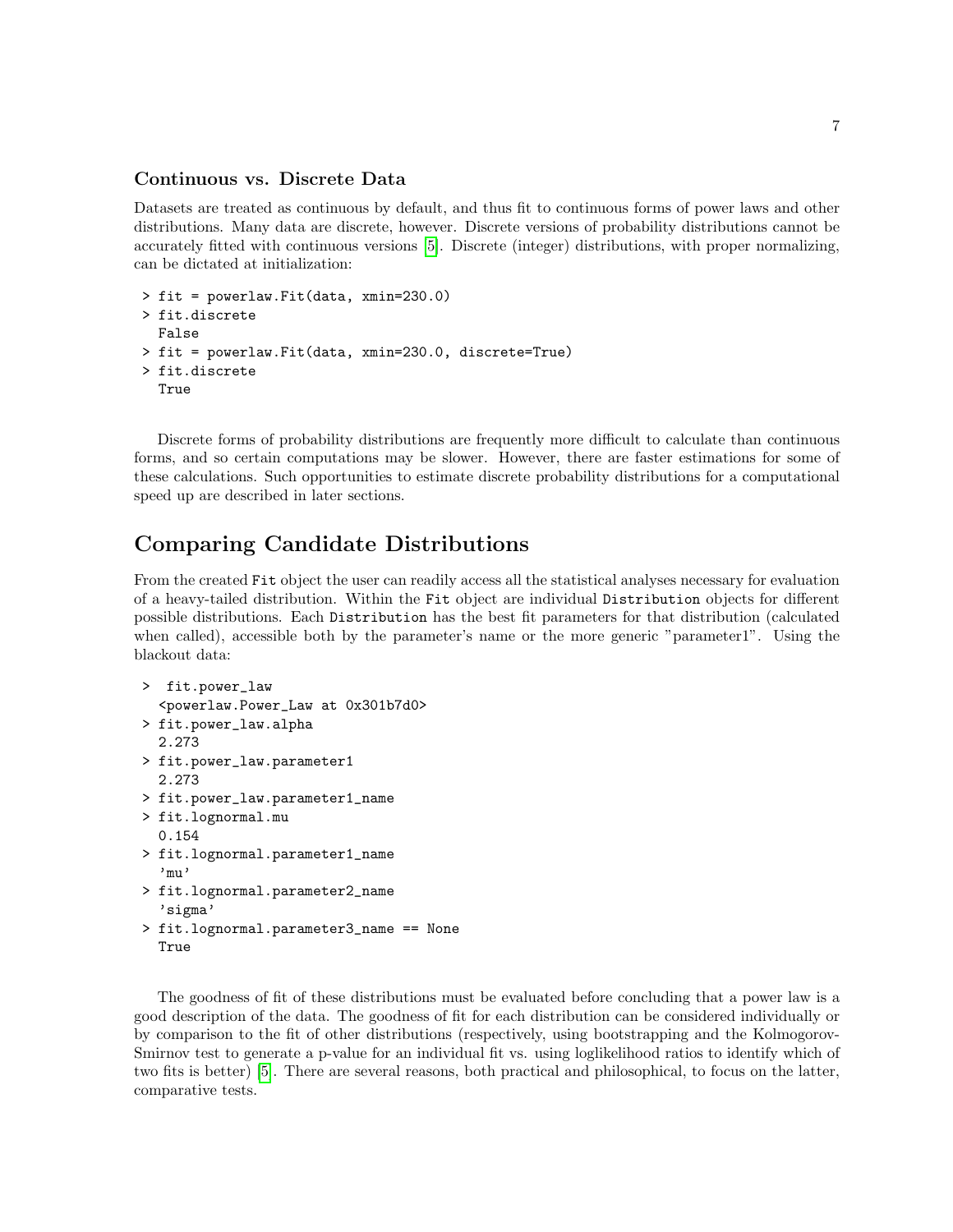Practically, bootstrapping is more computationally intensive and loglikelihood ratio tests are faster. Philosophically, it is frequently insufficient and unnecessary to answer the question of whether a distribution "really" follows a power law. Instead the question is whether a power law is the best description available. In such a case, the knowledge that a bootstrapping test has passed is insufficient; bootstrapping could indeed find that a power law distribution would produce a given dataset with sufficient likelihood, but a comparative test could identify that a lognormal fit could have produced it with even greater likelihood. On the other hand, the knowledge that a bootstrapping test has failed may be unnecessary; real world systems have noise, and so few empirical phenomena could be expected to follow a power law with the perfection of a theoretical distribution. Given enough data, an empirical dataset with any noise or imperfections will always fail a bootstrapping test for any theoretical distribution. If one keeps absolute adherence to the exact theoretical distribution, one can enter the tricky position of passing a bootstrapping test, but only with few enough data [\[6\]](#page-16-3).

Thus, it is generally more sound and useful to compare the fits of many candidate distributions, and identify which one fits the best. Figure [1C](#page-1-0) visualizes the differences in fit between power law and exponential distribution. The goodness of these distribution fits can be compared with distribution\_compare. Again using the blackout data:

```
> R, p = fit.distribution_compare('power_law', 'exponential', normalized_ratio=True)
> print R, p
1.431 0.152
```
R is the loglikelihood ratio between the two candidate distributions. This number will be positive if the data is more likely in the first distribution, and negative if the data is more likely in the second distribution. The significance value for that direction is p. The normalized\_ratio option normalizes R by its standard deviation,  $R/(\sigma\sqrt{n})$ . The normalized ratio is what is directly used to calculate p.

The exponential distribution is the absolute minimum alternative candidate for evaluating the heavytailedness of the distribution. The reason is definitional: the typical quantitative definition of a "heavytail" is that it is not exponentially bounded [\[10\]](#page-16-9). Thus if a power law is not a better fit than an exponential distribution (as in the above example) there is scarce ground for considering the distribution to be heavy-tailed at all, let alone a power law.

However, the exponential distribution is, again, only the minimum alternative candidate distribution to consider when describing a probability distribution. The fit object contains a list of supported distributions in fit.supported\_distributions. Any of these distribution names can be used by distribution\_compare. Users who want to test unsupported distributions can write them into powerlaw in a straightforward manner described in the source code. Among the supported distributions is the exponentially truncated power law, which has the power law's scaling behavior over some range but is truncated by an exponentially bounded tail. There are also many other heavy-tailed distributions that are not power laws, such as the lognormal or the stretched exponential (Weibull) distributions. Given the infinite number of possible candidate distributions, one can again run into a problem similar to that faced by bootstrapping: There will always be another distribution that fits the data better, until one arrives at a distribution that describes only the exact values and frequencies observed in the dataset (overfitting). Indeed, this process of overfitting can begin even with very simple distributions; while the power law has only one parameter to serve as a degree of freedom for fitting, the truncated power law and the alternative heavy-tailed distributions have two parameters, and thus a fitting advantage. The overfitting scenario can be avoided by incorporating generative mechanisms into the candidate distribution selection process.

#### Generative Mechanisms

The observed data always come from a particular domain, and in that domain generative mechanisms created the observed data. If there is a plausible domain-specific mechanism for creating the data that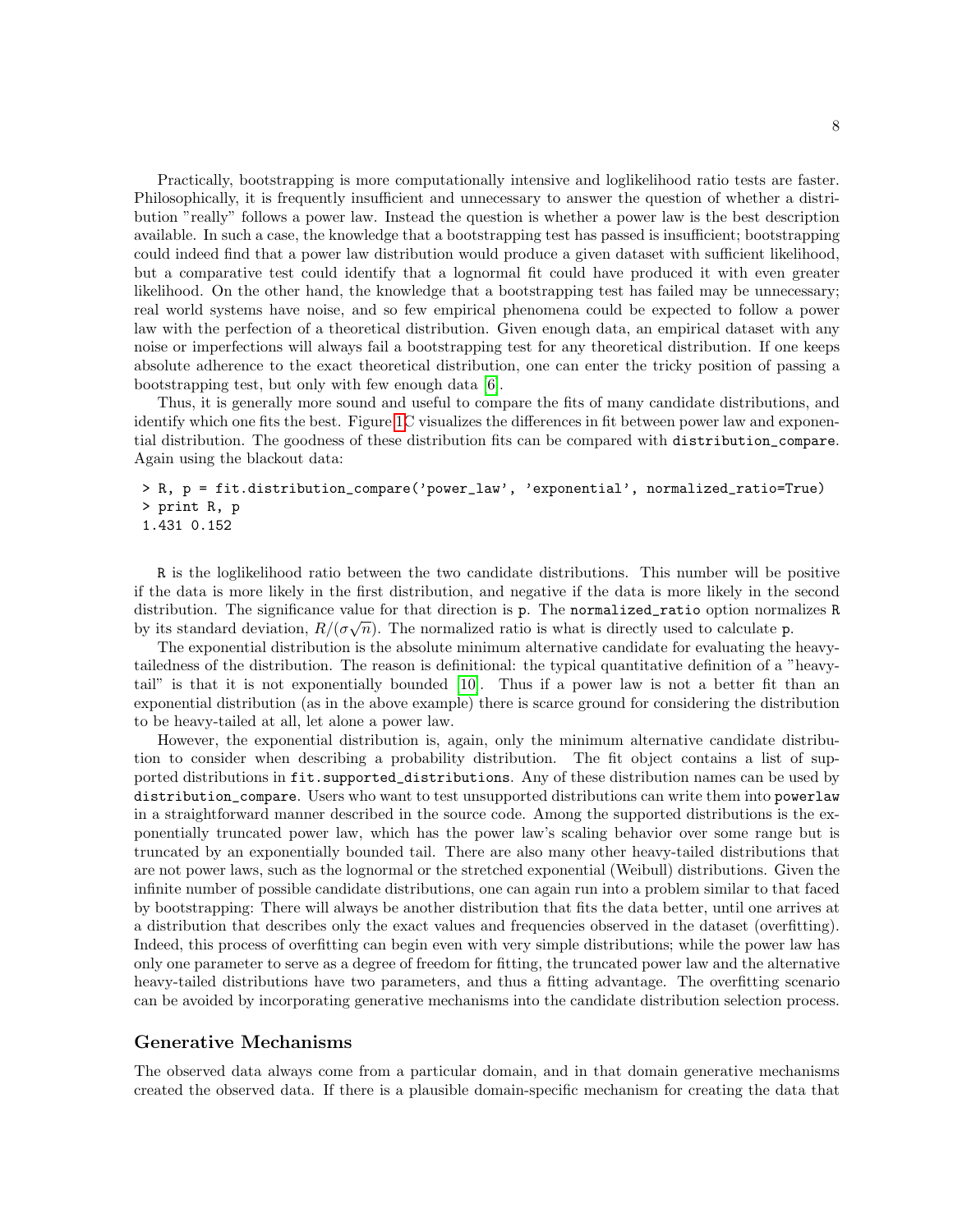would yield a particular candidate distribution, then that candidate distribution should be considered for fitting. If there is no such hypothesis for how a candidate distribution could be created there is much less reason to use it to describe the dataset.

As an example, the number of connections per neuron in the nematode worm C. elegans has an apparently heavy-tailed distribution (Figure [1,](#page-1-0) middle column). A frequently proposed mechanism for creating power law distributions is preferential attachment, a growth model in which "the rich get richer". In this domain of C. elegans, neurons with large number of connections could plausibly gain even more connections as the organism grows, while neurons with few connections would have difficulty getting more. Preferential attachment mechanisms produce power laws, and indeed the power law is a better fit than the exponential:

```
> fit.distribution_compare('power_law', 'exponential')
(16.384, 0.024)
```
However, the worm has a finite size and a limited number of neurons to connect to, so the rich cannot get richer forever. There could be a gradual upper bounding effect on the scaling of the power law. An exponentially truncated power law could reflect this bounding. To test this hypothesis we compare the power law and the truncated power law:

```
> fit.distribution_compare('power_law', 'truncated_power_law')
Assuming nested distributions
(-0.081, 0.687)
```
In fact, neither distribution is a significantly stronger fit  $(p > .05)$ . From this we can conclude only moderate support for a power law, without ruling out the possibility of exponential truncation.

The importance of considering generative mechanisms is even greater when examining other heavytailed distributions. Perhaps the simplest generative mechanism is the accumulation of independent random variables, the central limit theorem. When random variables are summed, the result is the normal distribution. However, when positive random variables are multiplied, the result is the lognormal distribution, which is quite heavy-tailed. If the generative mechanism for the lognormal is plausible for the domain, the lognormal is frequently just as good a fit as the power law, if not better. Figure [4](#page-9-0) illustrates how the word frequency data is equally well fit by a lognormal distribution as by a power law  $(p > .05)$ :

```
> fit.distribution_compare('power_law', 'lognormal')
(0.928, 0.426)
> fig4 = fit.plot_ccdf(linewidth=3)
> fit.power_law.plot_ccdf(ax=fig4, color='r', linestyle='--')
> fit.lognormal.plot_ccdf(ax=fig4, color='g', linestyle='--')
```
There are domains in which the power law distribution is a superior fit to the lognormal (ex. [\[6\]](#page-16-3)). However, difficulties in distinguishing the power law from the lognormal are common and well-described, and similar issues apply to the stretched exponential and other heavy-tailed distributions [\[11–](#page-16-10)[13\]](#page-16-11). If faced with such difficulties it is important to remember the basic principles of hypothesis and experiment: Domain-specific generative mechanisms provide a basis for deciding which heavy-tailed distributions to consider as a hypothesis fit. Once candidates are identified, if the loglikelihood ratio test cannot distinguish between them the strongest solution is to construct an experiment to identify what generative mechanisms are at play.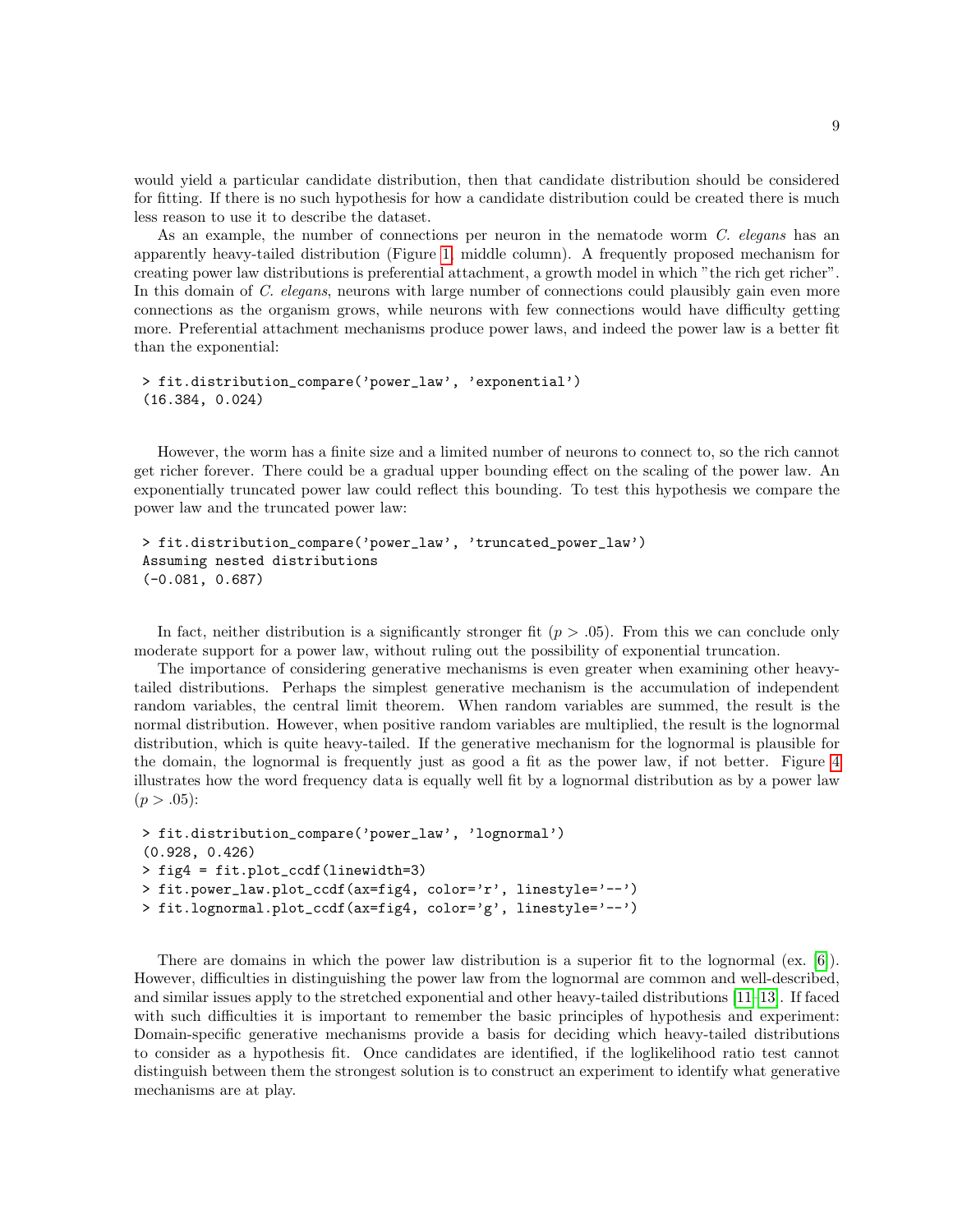<span id="page-9-0"></span>

Figure 4. Complemenatary cumulative distribution functions of word frequency data and fitted power law and lognormal distributions.

# Creating Simulated Data

Creating simulated data drawn from a theoretical distribution is frequently useful for a variety of tasks, such as modeling. Individual Distribution objects can generate random data points with the function generate\_random. These Distribution objects can be called from a Fit object or created manually.

```
> fit = powerlaw.Fit(empirical_data)
> simulated_data = fit.power_law.generate_random(10000)
> theoretical_distribution = powerlaw.Power_Law(xmin=5.0, parameters=[2.5])
> simulated_data = theoretical_distribution.generate_random(10000)
```
Such simulated data can then be fit again, to validate the accuracy of fitting software such as powerlaw:

```
> fit = powerlaw.Fit(simulated_data)
Calculating best minimal value for power law fit
> fit.power_law.xmin, fit.power_law.alpha
(5.30, 2.50)
```
Validations of powerlaw's fitting of  $\alpha$  and  $x_{min}$  are shown on simulated power law data for a variety of parameter values in Figure S1.

# Advanced Considerations

#### Discrete Distribution Calculation and Estimation

While the maximum likelihood fit to a continous power law for a given  $x_{min}$  can be calculated analytically, and thus the optimal  $x_{min}$  and resulting fitted parameters can be computed quickly, this is not so for the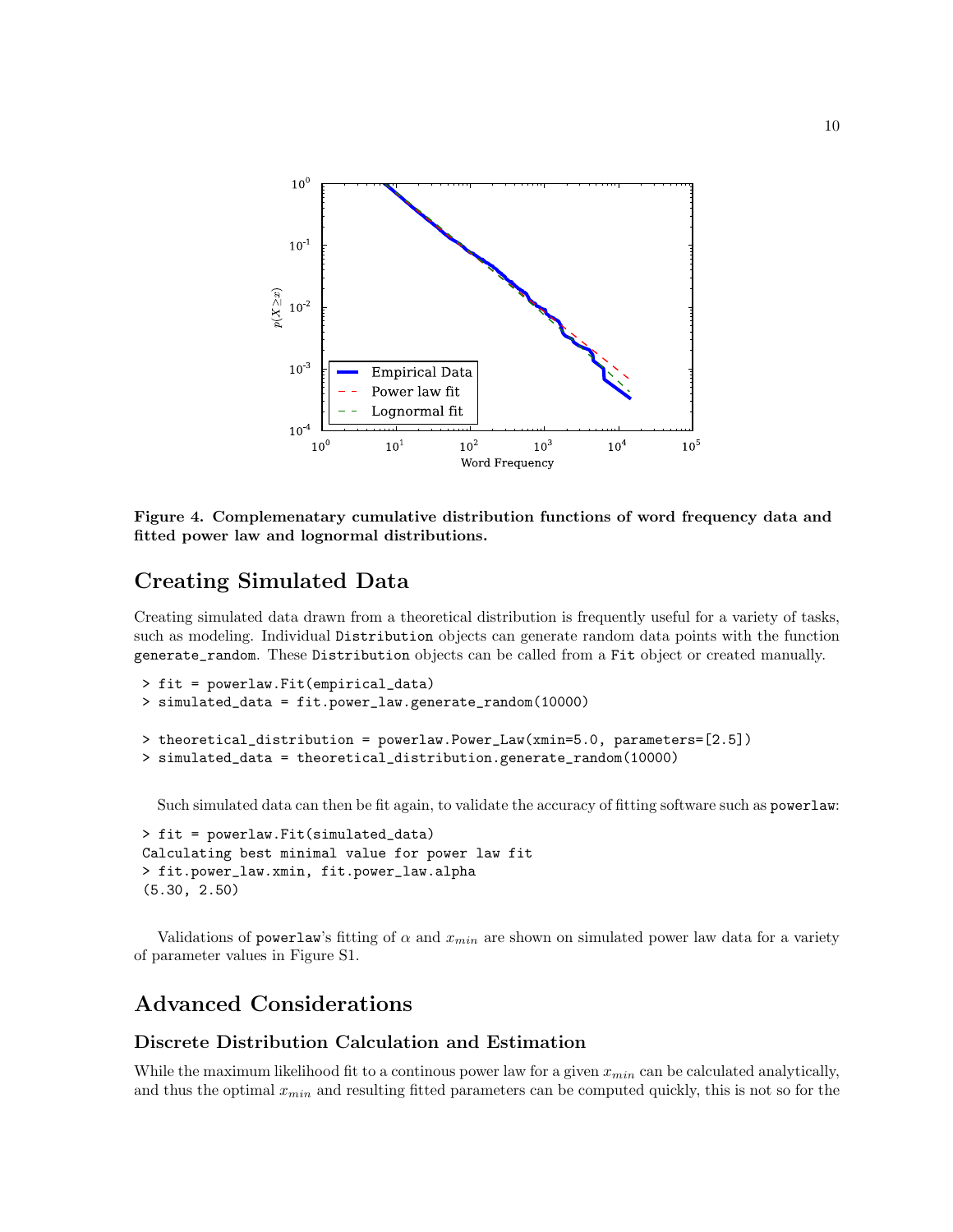discrete case. The maximum likelihood fit for a discrete power law is found by numerical optimization, the computation of which for every possible value of  $x_{min}$  can take time. To circumvent this issue, powerlaw can use an analytic estimate of  $\alpha$ , from [\[5\]](#page-16-2), which can "give results accurate to about 1% or better provided  $x_{min} \geq 6$ " when not using an  $x_{max}$ . This estimate\_discrete option is True by default. Returning to the blackouts data:

```
> fit = powerlaw.Fit(data, discrete=True, estimate_discrete=True)
Calculating best minimal value for power law fit
> fit.power_law.alpha
  2.26912
> fit.power_law.estimate_discrete
  True
> fit = powerlaw.Fit(data, discrete=True, estimate_discrete=False)
Calculating best minimal value for power law fit
> fit.power_law.alpha
  2.26914
> fit.power_law.estimate_discrete
  False
```
Additionally, the discrete forms of some distributions are not analytically defined (ex. lognormal and stretched exponential). There are two available approximations of the discrete form. The first is discretization by brute force. The probabilities for all the discrete values between  $x_{min}$  and a large upper limit are calculated with the continuous form of the distribution. Then the probabilities are normalized by their sum. The upper limit can be set to a specific value, or  $x_{max}$ , if present. The second approximation method is discretization by rounding, in which the continuous distribution is summed to the nearest integer. In this case, the probability mass at  $x$  is equal to the sum of the continuous probability between  $x - 0.5$  through  $x + 0.5$ . Because of its speed, this rounding method is the default.

```
> fit = powerlaw.Fit(data, discrete=True, xmin=230.0, xmax=9000, discrete_approximation='xmax')
> fit.lognormal.mu
  -44.19> fit = powerlaw.Fit(data, discrete_approximation=100000, xmin=230.0, discrete=True)
> fit.lognormal.mu
  0.28
> fit = powerlaw.Fit(data, discrete_approximation='round', xmin=230.0, discrete=True)
> fit.lognormal.mu
  0.40
```
Generation of simulated data from a theoretical distribution has similar considerations for speed and accuracy. There is no rapid, exact calculation method for random data from discrete power law distributions. Generated data can be calculated with a fast approximation or with an exact search algorithm that can run several times slower [\[5\]](#page-16-2). The two options are again selected with the estimate\_discrete keyword, when the data is created with generate\_random.

```
> theoretical_distribution = powerlaw.Power_Law(xmin=5.0, parameters=[2.5], discrete=True)
> simulated_data = theoretical_distribution.generate_random(10000, estimate_discrete=True)
```
If the decision to use an estimation is not explictly assigned when calling generate\_random, the default behavior is to use the behavior used in the Distribution object generating the data, which may have been created by the user or created inside a Fit object.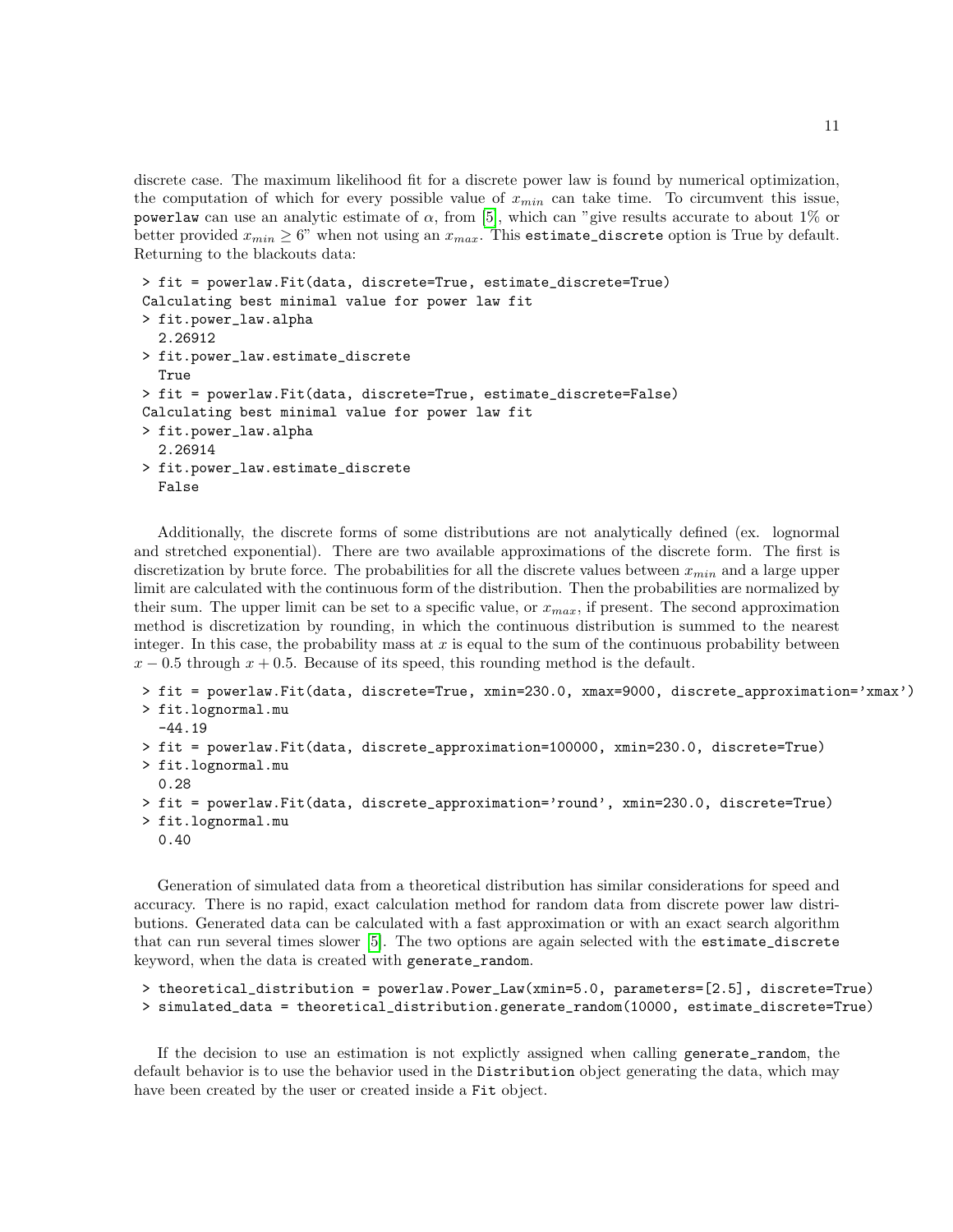```
> theoretical_distribution = powerlaw.Power_Law(xmin=5.0, parameters=[2.5], discrete=True, estimate
> simulated_data = theoretical_distribution.generate_random(10000)
```

```
> fit = powerlaw.Fit(empirical_data, discrete=True, estimate_discrete=True)
Calculating best minimal value for power law fit
> simulated_data = fit.power_law.generate_random(10000)
```
The fast estimation of random data has an error that scales with the  $x_{min}$ . When  $x_{min} = 1$  the error is over 8%, but at  $x_{min} = 5$  the error is less than 1% and at  $x_{min} = 10$  less than .2% [\[5\]](#page-16-2). Thus, for distributions with small values of  $x_{min}$  the exact calculation is likely preferred.

Random data generation methods for discrete versions of other, non-power law distributions all presently use the slower, exact search algorithm. Estimates of rapid, exact calculations for other distributions can later be implemented by users as they are developed, as described below.

## Nested Distributions

Comparing the likelihoods of distributions that are nested versions of each other requires a particular calculation for the resulting p-value [\[5\]](#page-16-2). Whether the distributions are nested versions of each other can be dictated with the nested keyword. If this keyword is not used, however, powerlaw automatically detects when one candidate distribution is a nested version of the other by using the names of the distributions as a guide. The appropriate corrections to the calculation of the p-value are then made. This is most relevant for comparing power laws to exponentially truncated power laws, but is also the case for exponentials to stretched exponentials (also known as Weibull distributions).

```
> fit.distribution_compare('power_law', 'truncated_power_law')
Assuming nested distributions
  (-0.3818, 0.3821)
> fit.distribution_compare('exponential', 'stretched_exponential')
Assuming nested distributions
  (-13.0240, 3.3303e-07)
```
#### Restricted Parameter Range

Each Distribution has default restrictions on the range of its parameters may take (ex.  $\alpha > 1$  for power laws, and  $\lambda > 0$  for exponentials). The user may also provide customized parameter ranges. A basic option is the keyword sigma\_threshold (default None), which restricts  $x_{min}$  selection to those that yield a  $\sigma$  below the threshold.

```
> fit = powerlaw.Fit(data)
Calculating best minimal value for power law fit
> fit.power_law.alpha, fit.power_law.sigma, fit.xmin
  (2.27, 0.17, 230.00)
> fit = powerlaw.Fit(data, sigma_threshold=.1)
Calculating best minimal value for power law fit
> fit.power_law.alpha, fit.power_law.sigma, fit.xmin
  (1.78, 0.06, 50.00)
```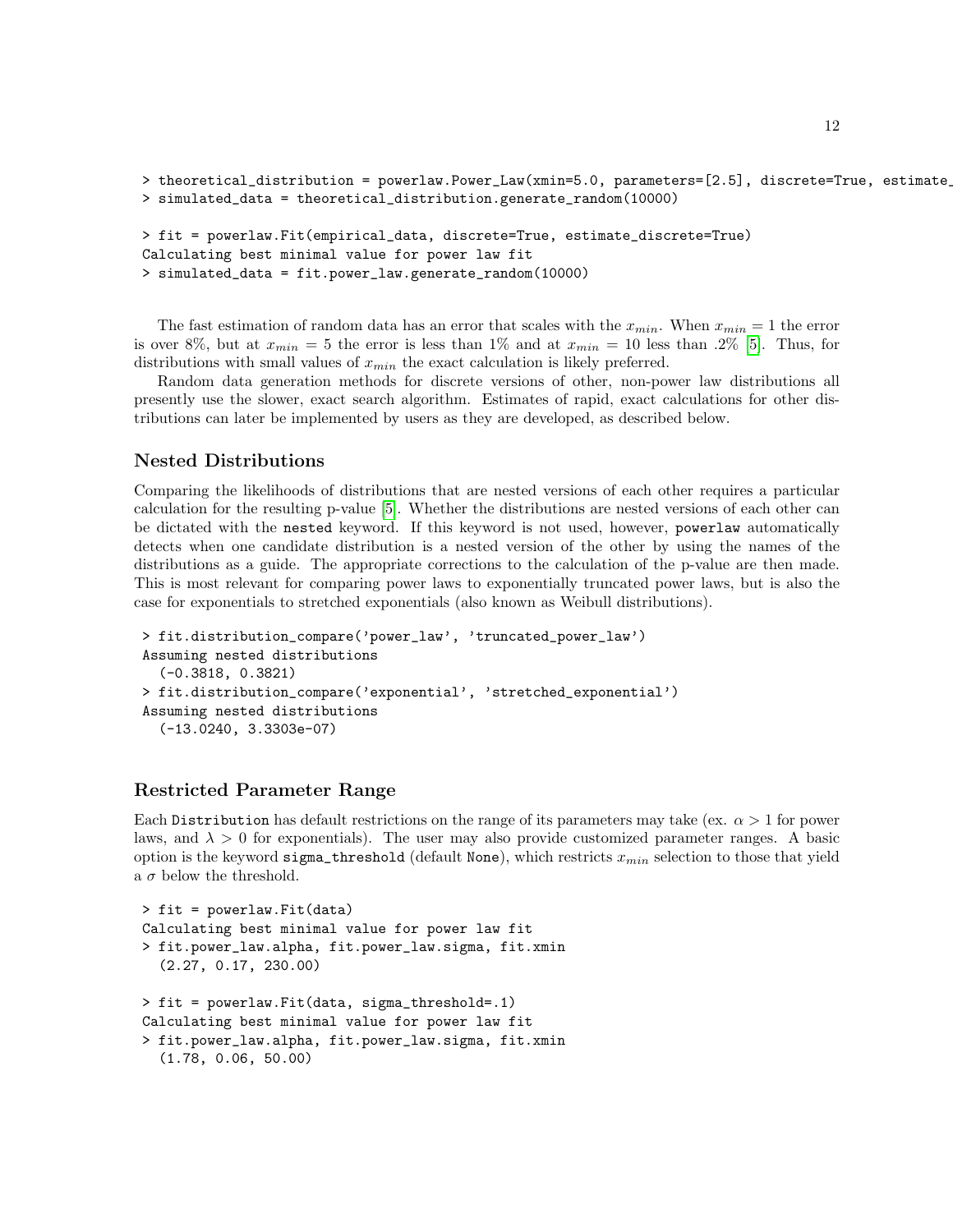More extensive parameter ranges can be set with the keyword parameter\_range, which accepts a dictionary of parameter names and a tuple of their lower and upper bounds. Instead of operating as selections on  $x_{min}$  values, these parameter ranges restrict the fits considered for a given  $x_{min}$ .

```
> parameter_range = {'alpha': [2.3, None], 'sigma': [None, .2]}
> fit = powerlaw.Fit(data, parameter_range=parameter_range)
Calculating best minimal value for power law fit
> fit.power_law.alpha, fit.power_law.sigma, fit.xmin
(2.30, 0.17, 234.00)
```
Even more complex parameter ranges can be defined by instead passing parameter\_range a function, to do arbitrary calculations on the parameters. To incorporate the custom parameter range in the optimizing of  $x_{min}$  the power law parameter range should be defined at initalization of the Fit.

```
> parameter_range = lambda(self): self.sigma/self.alpha < .05
> fit = powerlaw.Fit(data, parameter_range=parameter_range)
Calculating best minimal value for power law fit
> fit.power_law.alpha, fit.power_law.sigma, fit.xmin
  (1.88, 0.09, 124.00)
```
The other constituent Distribution objects can be individually given a new parameter range afterward with the parameter\_range function, as shown later.

#### Multiple Possible Fits

Changes in  $x_{min}$  with different parameter requirements illustrate that there may be more than one fit to consider. Assuming there is no  $x_{max}$ , the optimal  $x_{min}$  is selected by finding the  $x_{min}$  value with the lowest Kolmogorov-Smirnov distance, D, between the data and the fit for that  $x_{min}$  value. If D has only one local minimum across all  $x_{min}$  values, this is philosophically simple. If, however, there are multiple local minima for D across  $x_{min}$  with similar D values, it may be worth noting and considering these alternative fits. For this purpose, the Fit object retains information on all the xmins considered, along with their Ds, alphas, and sigmas. Returning to the data of population size affect by blackouts, Figure [5](#page-13-0) shows there are actually two values of  $x_{min}$  with a local minima of D, and they yield different  $\alpha$  values. The first is at  $x_{min} = 50$ , and has a D value of .1 and an  $\alpha$  value of 1.78. The second, the more optimal fit, is  $x_{min} = 230$ , with a D of .06 and  $\alpha$  of 2.27.

```
> from matplotlib.pylab import plot
> plot(fit.xmins, fit.Ds)
> plot(fit.xmins, fit.sigmas)
> plot(fit.xmins, fit.sigmas/fit.alphas)
```
The second minima may seem obviously optimal. However,  $\sigma$  increases nearly monotonically throughout the range of  $x_{min}$ . If the user had included a parameter fitting requirement on  $\sigma$ , such as sigma\_threshold=.1, then the second, lower D value fit from  $x_{min} = 230$  would not be considered. Even a more nuanced parameter requirement, such as  $\sigma/\alpha < 0.05$ , would exclude the second minimum. Which of the two fits from the two  $x_{min}$  values is more appropriate may require domain-specific considerations.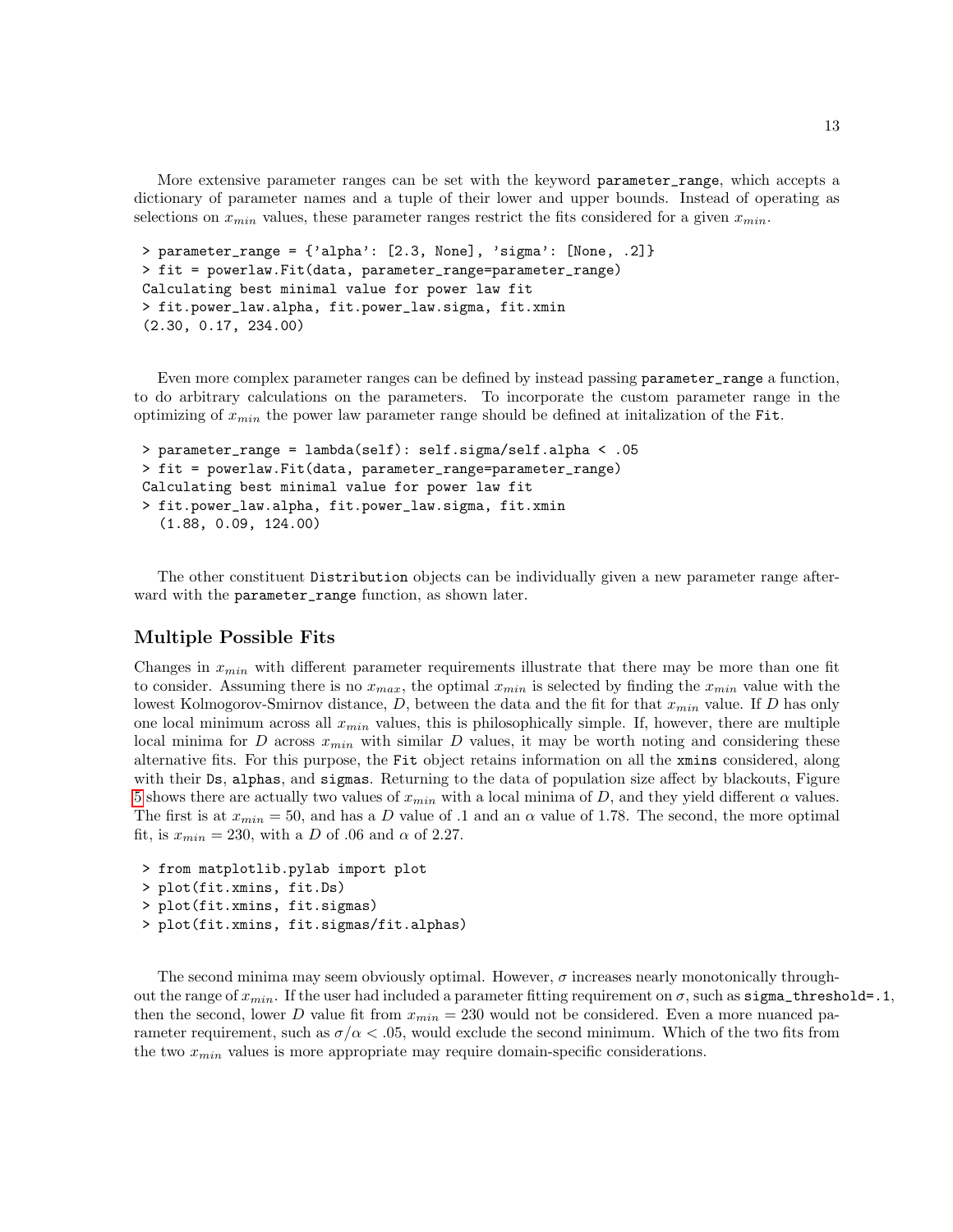<span id="page-13-0"></span>

Figure 5. Example of multiple local minima of Kolmogorov-Smirnov distance D across  $x_{min}$ . As a power law is fitted to data starting from different  $x_{min}$ , the goodness of fit between the power law and the data is measured by the Kolmogorov-Smirnov distance  $D$ , with the best  $x_{min}$ minimizing this distance. Here fitted data is the population sizes affected by blackouts. While there exists a clear absolute minima for D at 230, and thus 230 is the optimal  $x_{min}$  additional restrictions could exclude this fit. Parameter requirements such as  $\sigma < 0.1$  or  $\sigma/\alpha < 0.05$  would restrict the  $x_{min}$ values considered, leading to the identification of a different, smaller  $x_{min}$  at 50.

## No Possible Fits

When fitting a distribution to data, there may be no valid fits. This would most typically arise from user-specified requirements, like a maximum threshold on  $\sigma$ , set with sigma\_threshold. There may not be a single value for  $x_{min}$  for which  $\sigma$  is below the threshold. If this occurs, the threshold requirement will be ignored and the best  $x_{min}$  selected. The Fit object's attribute noise\_flag will be set to True.

```
> fit = powerlaw.Fit(data, sigma_threshold=.001)
No valid fits found.
> fit.power_law.alpha, fit.power_law.sigma, fit.xmin, fit.noise_flag
  (2.27, 0.17, 230.00, True)
```
User-specified parameter limits can also create calculation difficulties with other distributions. Most other distributions are determined numerically through searching the parameter space from an initial guess. The initial guess is calculated from the data using information about the distribution's form. If an extreme parameter range very far from the optimal fit with a standard parameter range is required, the initial guess may be too far away and the numerical search will not be able to find the solution. In such a case the initial guess will be returned and the noise\_flag attribute will also be set to True. This difficulty can be overcome by also providing a set of initial parameters to search from, namely within the user-provided, extreme parameter range.

```
> fit.lognormal.mu, fit.lognormal.sigma
  (0.15, 2.30)
> range\_dict = {'mu': [11.0, None]}
```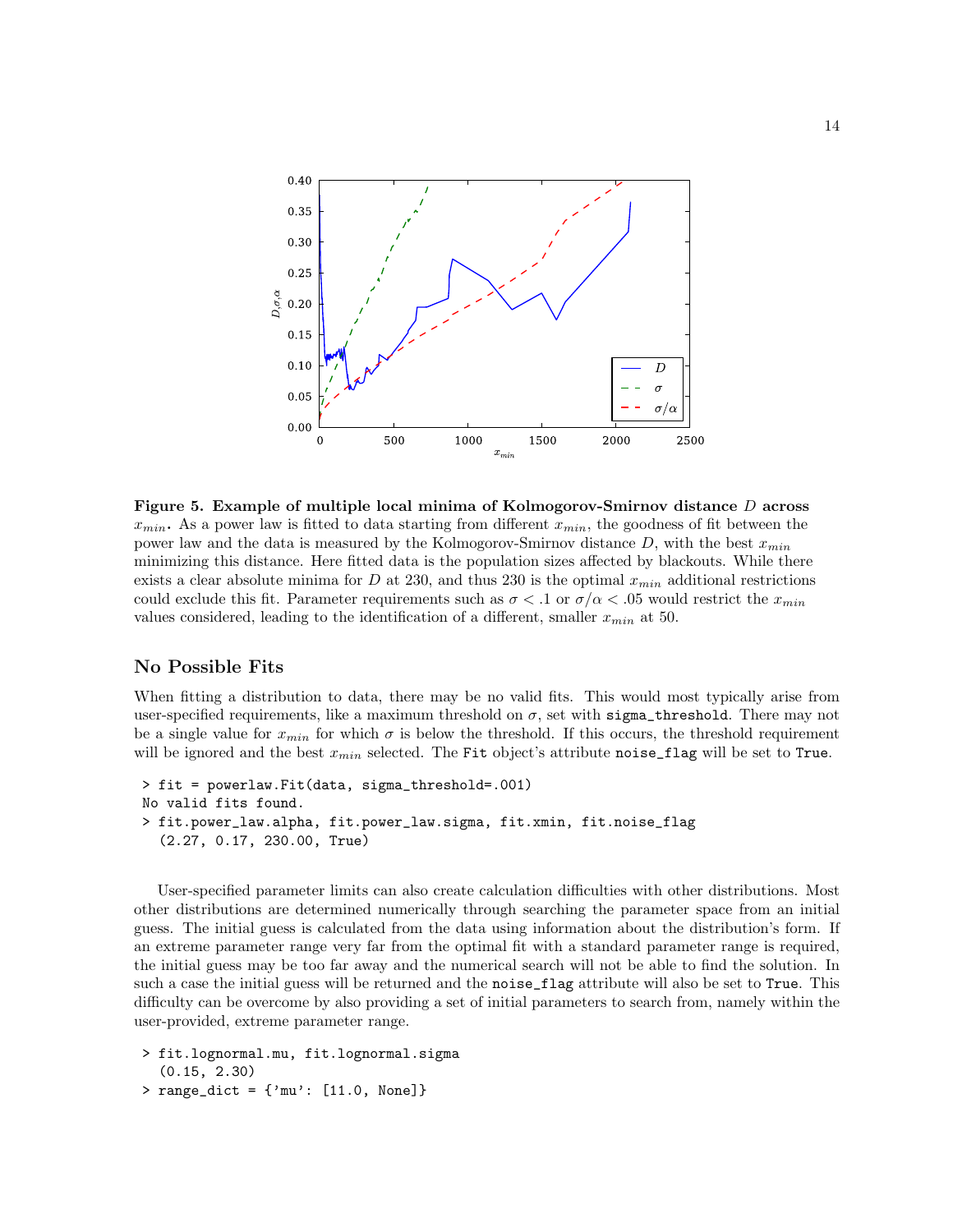```
> fit.lognormal.parameter_range(range_dict)
No valid fits found.
> fit.lognormal.mu, fit.lognormal.sigma, fit.lognormal.noise_flag
  (6.22, 0.72, True)
> initial_parameters = (12, .7)
> fit.lognormal.parameter_range(range_dict, initial_parameters)
```

```
> fit.lognormal.mu, fit.lognormal.sigma, fit.lognormal.noise_flag
  (11.00, 5.72, False)
```
## Maximum Likelihood and Independence Assumptions

A fundamental assumption of the maximum likelihood method used for fitting, as well as the loglikelihood ratio test for comparing the goodness of fit of different distributions, is that individual data points are independent [\[5\]](#page-16-2). In some datasets, correlations between observations may be known or expected. For example, in a geographic dataset of the elevations of peaks, of the observation of a mountain of height X could be correlated with the observation of foothills nearby of height  $X/10$ . Large correlations can potentially greatly alter the quality of the maximum likelihood fit. Theoretically, such correlations may be incorporated into the likelihood calculations, but doing so would greatly increase the computational requirements for fitting.

Depending on the nature of the correlation, some datasets can be "decorrelated" by selectively ommitting portions of the data [\[6\]](#page-16-3). Using the foothills example, the correlated foothills may be known to occurr within 10km of a mountain, and beyond 10km the correlations drops to 0. Requiring a minimum distance of 10km between observations of peaks, and ommitting any additional observations within that distance, would decorrelate the dataset.

An alternative to maximum likelihood estimation is minimum distance estimation, which fits the theoretical distribution to the data by minimizing the Kolmogorov-Smirnov distance between the data and the fit. This can be accomplished in the Fit object by using the keyword argument fit\_method='KS' at initialization. However, the use of this option will not solve the problem of correlated data points for the loglikelihood ratio tests used in distribution\_compare.

### Selecting  $x_{min}$  with Other Distance Metrics

The optimal  $x_{min}$  is defined as the value that minimizes the Kolmogorov-Smirnov distance, D, between the empirical data and the fitted power law. This distance  $D$ , however, is notably insensitive to differences at the tails of the distributions, which is where most of a power law's interesting behavior occurs. It may be desirable to use other metrics, such as Kuiper or Anderson-Darling, which give additional weight to the tails when measuring the distance between distributions. In practice, the Kuiper distance V does not perform notably better than the Kolmogorov-Smirnov distance [\[5\]](#page-16-2). The Anderson-Darling distance  $A<sup>2</sup>$  is actually so conservative that it can cut off too much of the data, leaving too few data points for a good fit [\[5\]](#page-16-2), though this may not be a concern for very large datasets that have a great many data points in the tail. If desired, powerlaw supports selecting  $x_{min}$  with these other distances, as called by the xmin\_distance keyword (default 'D'):

```
> fit = powerlaw.Fit(data, xmin_distance='D')
> fit = powerlaw.Fit(data, xmin_distance='V')
> fit = powerlaw.Fit(data, xmin_distance='Asquare')
```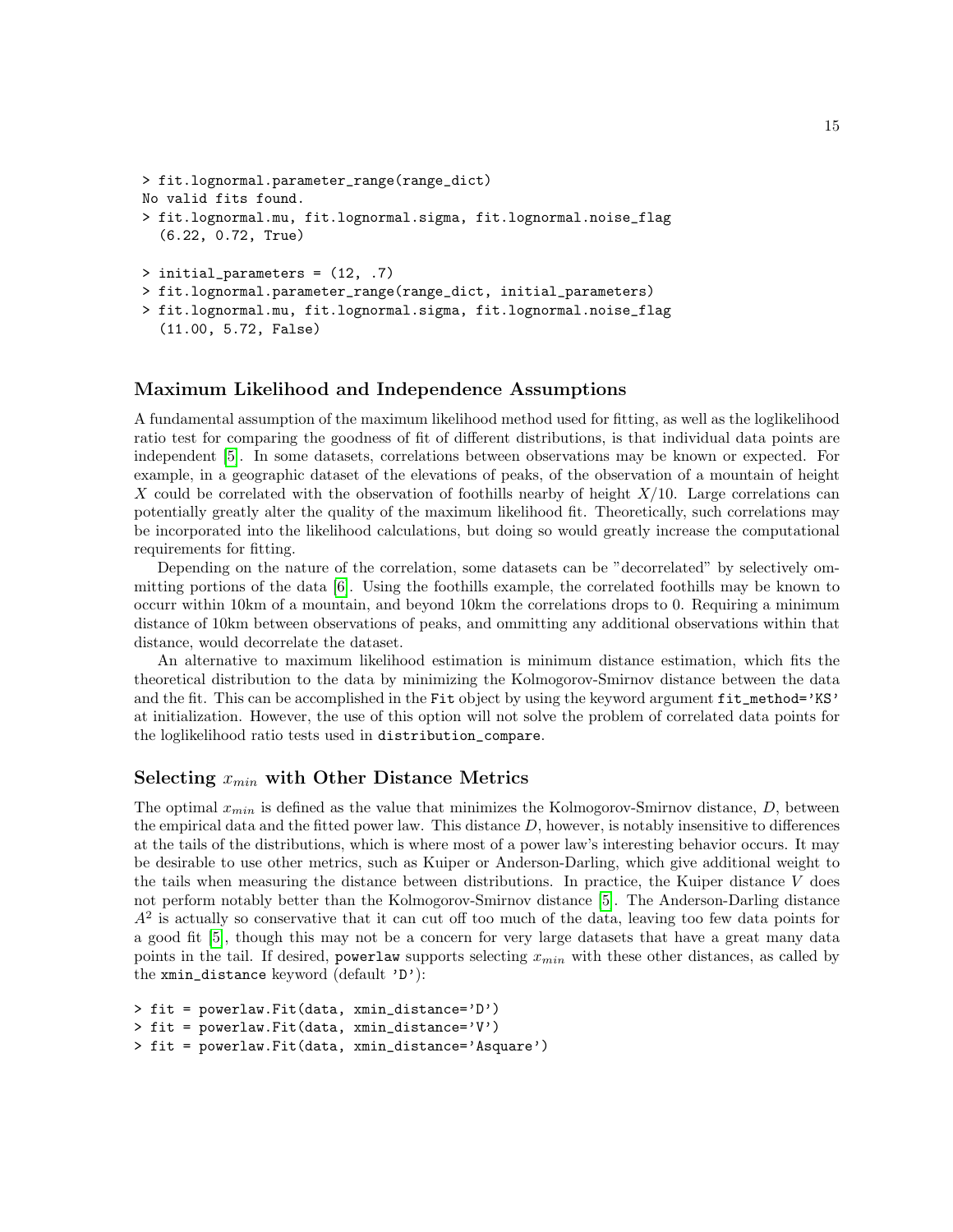## The powerlaw Software

#### Availability and Installation

Source code and Windows installers of powerlaw are available from the Python Package Index, PyPI, at https://pypi.python.org/pypi/powerlaw. It can be readily installed with pip:

pip install powerlaw

Source code is also available on GitHub at https://github.com/jeffalstott/powerlaw and Google Code at https://code.google.com/p/powerlaw/.

#### Dependencies

The powerlaw Python package is implemented solely in Python, and requires the packages NumPy, SciPy, matplotlib, and mpmath. NumPy, SciPy and matplotlib are very popular and stable open source Python packages useful for a wide variety of scientific programming needs. SciPy development is supported by Enthought, Inc. and all three are included in the Enthought Python Distribution. Mpmath is required only for the calculation of gamma functions in fitting to the gamma distribution and the discrete form of the exponentially truncated power law. If the user does not attempt fits to the distributions that use gamma functions, mpmath will not be required. The gamma function calculations in SciPy are not numerically accurate for negative numbers. If and when SciPy's implementations of the gamma, gammainc, and gammaincc functions becomes accurate for negative numbers, dependence on mpmath may be removed.

## The Utility and Future of powerlaw

There have been other freely-available software for fitting heavy-tailed distributions [\[5,](#page-16-2) [14\]](#page-16-12). Here we describe differences between these packages' design and features and those of powerlaw.

As described in this paper, fitting heavy-tailed distributions involves several complex algorithms, and keeping track of numerous options and features of the fitted data set. powerlaw uses an integrated system of Fit and Distribution objects so that the user needs to interact with only a few lines of code to perform the full analysis pipeline. In other software this integration does not exist, and requires much more elaborate code writing by the user in order to analyze a dataset completely.

In fitting data there are multiple families of distributions that the user may need or wish to consider: power law, exponential, lognormal, etc. And there are different flavors within each family: discrete vs. continuous, with or without an  $x_{max}$ , etc. powerlaw is currently unique in building in support for numerous distribution families and all the flavors within each one. And because of the integrated system, users do not need to do anything special or complicated to access any of the supported distributions. No other software package currently offers support for the same depth and breadth of probability distributions and subtypes as powerlaw.

Lastly, much existing software was not written for code maintenance or expansion. The code architecture of powerlaw was designed for easy navigation, maintenance and extensibility. As the source code is maintained in a git repository on GitHub, it is straightforward for users to submit issues, fork the code, and write patches. The most obvious extensions users may wish to write are additional candidate distributions for fitting to the data and comparing to a power law fit. All distributions are simple subclasses of the Distribution class, and so writing additional custom distributions requires only a few lines of code. Already users have submitted suggestions and written improvements to certain distributions, which were able to slot in seamlessly due to modularly-organized code. Such contributions will continue to be added to powerlaw in future versions.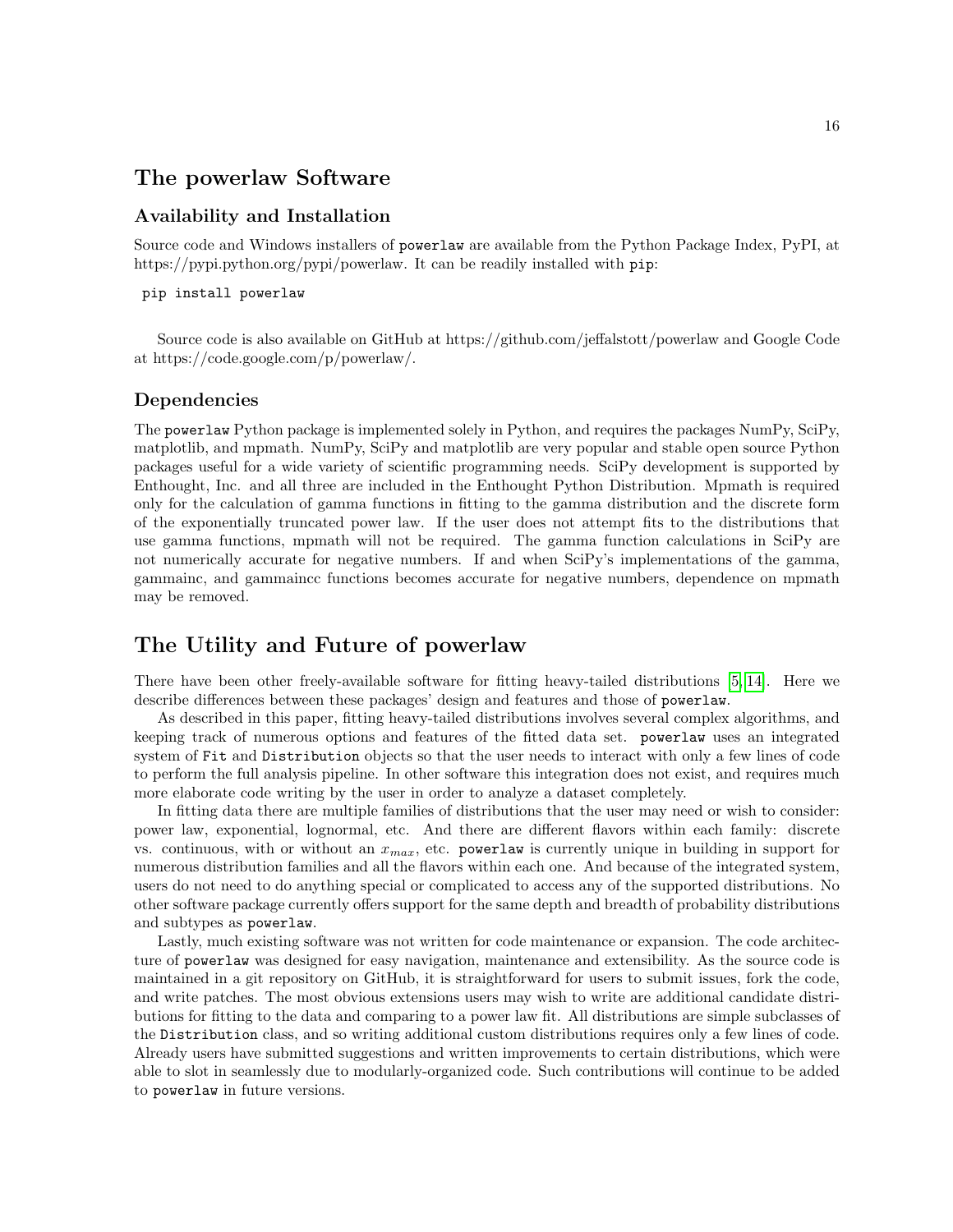## Acknowledgments

The authors would like to thank Andreas Klaus, Mika Rubinov and Shan Yu for helpful discussions. The authors also thank Andreas Klaus and the authors of [\[5\]](#page-16-2) and [\[14\]](#page-16-12) for sharing their code for power law fitting. Their implementations were a critical starting point for making powerlaw.

This research was supported by the Intramural Research Program of the National Institute of Mental Health. The Behavioural and Clinical Neuroscience Institute, University of Cambridge, is supported by the Wellcome Trust and the Medical Research Council (UK). J.A. is supported by the NIH-Oxford-Cambridge Scholarship Program. E.B. is employed half-time by the University of Cambridge, UK, and half-time by GlaxoSmithKline (GSK). -

# <span id="page-16-0"></span>References

- 1. Michel M, Kirk H, Myers PC (2011) Mass Distributions of Stars and Cores in Young Groups and Clusters. The Astrophysical Journal 735: 51.
- <span id="page-16-4"></span>2. Zipf GK (1935) Psycho-Biology of Languages: An Introduction to Dynamic Philology. Boston: Houghton-Mifflin.
- <span id="page-16-8"></span>3. Beggs JM, Plenz D (2003) Neuronal Avalanches in Neocortical Circuits. The Journal of Neuroscience 23: 11167–11177.
- <span id="page-16-1"></span>4. Shriki O, Alstott J, Carver F, Holroyd T, Henson R, et al. (2013) Neuronal Avalanches in the Resting MEG of the Human Brain. Journal of Neuroscience 33: 7079–7090.
- <span id="page-16-2"></span>5. Clauset A, Shalizi CR, Newman MEJ (2009) Power-law distributions in empirical data. SIAM Review 51.
- <span id="page-16-3"></span>6. Klaus A, Yu S, Plenz D (2011) Statistical analyses support power law distributions found in neuronal avalanches. PloS one 6: e19779.
- <span id="page-16-5"></span>7. Newman MEJ (2005) Power laws, Pareto distributions and Zipfs law 46.
- <span id="page-16-6"></span>8. Towlson EK, Vertes PE, Ahnert SE, Schafer WR, Bullmore ET (2013) The Rich Club of the C. elegans Neuronal Connectome. Journal of Neuroscience 33: 6380–6387.
- <span id="page-16-7"></span>9. Varshney LR, Chen BL, Paniagua E, Hall DH, Chklovskii DB (2011) Structural properties of the Caenorhabditis elegans neuronal network. PLoS Computational Biology 7: e1001066.
- <span id="page-16-9"></span>10. Asmussen Sr (2003) Applied probability and queues. Berlin: Springer.
- <span id="page-16-10"></span>11. Malevergne Y, Pisarenko V, Sornette D (2009) Gibrat's law for cities: uniformly most powerful unbiased test of the Pareto against the lognormal : 7.
- 12. Malevergne Y, Pisarenko VF, Sornette D (2005) Empirical Distributions of Log-Returns : between the Stretched Exponential and the Power Law ? Quantitative Finance 5: 379–401.
- <span id="page-16-11"></span>13. Mitzenmacher M (2004) A Brief History of Generative Models for Power Law and Lognormal Distributions. Internet Mathematics 1: 226–251.
- <span id="page-16-12"></span>14. Ginsburg A (2012). plfit. URL <https://pypi.python.org/pypi/plfit>.